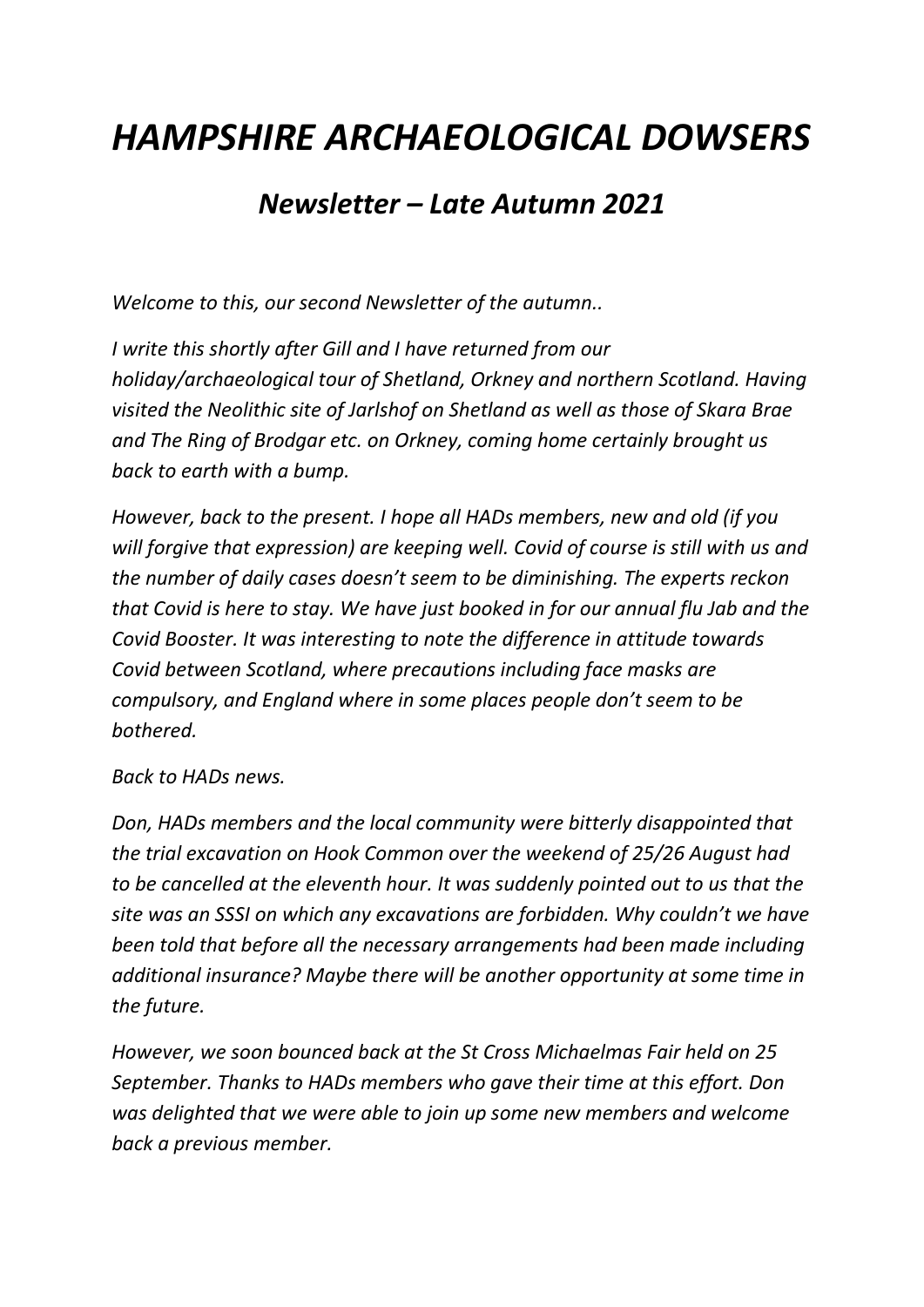*Our new 2020/21 brochure had been published in time for the Michaelmas Fair; copies will be available for members at future HADs events. In the meantime, the brochure has been posted on the website at [http://www.hads.uk.](http://www.hads.uk/)*

*We had another disappointment when our visit to Coxford, Southampton on 3 October had to be cancelled due to a forecast of heavy rain during that day. However, Don is re-arranging a date for a visit next month. He is also working on his programme for future dowsing dates and other trips, so please watch out for further information in due course.*

*Your Committee met on 10 August and again on 13 October. It has been decided to re-introduce the £2 fee per person when attending dowsing sessions or mini-trips. Also, as in the past, there will be a charge of £3.00 for HADs members (£5.00 for non-members) for events at Shawford Parish Hall (excluding the Christmas Social). Zoom meetings will remain free for HADs members.*

*Regarding the anonymous donation of £500 to HADs funds I am pleased to advise members that this has been spent wisely on special equipment which will aid HADs and its members. This includes a digital projector (to replace Don's old personal projector) which will be very useful at future talks. Other purchases include a table for use particularly on digs and a trolley to carry our equipment around. At the time of writing approximately £50 is currently remaining from that donation.*

*Our Treasurer, Edwina, had a shock recently when she received another anonymous envelope through the post. That envelope contained a further £500 in £50 notes. There was a typed note enclosed stating that this was a second and final donation to HADs. The donor clearly wants to stay anonymous, so we will obviously respect those wishes. We want to say to that donor a very big and sincere THANK YOU! At our recent Committee meeting we discussed this second donation and decided to invite all our Members to come up with suggestions on how that might best be spent.*

*Regarding donations, we wish to thank those members who made donations to HADs during the Covid Pandemic. We are very grateful to them.*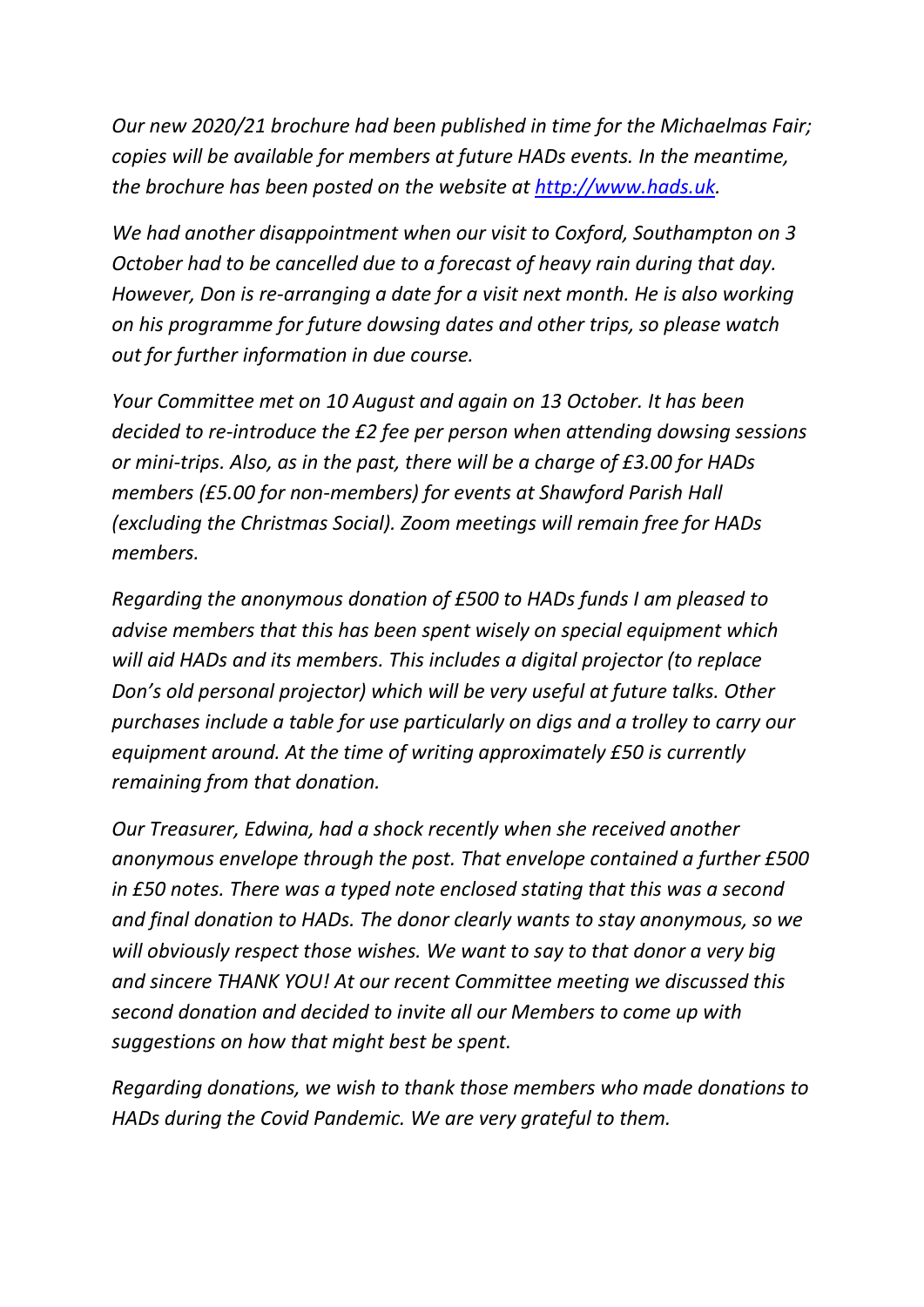*Our next HADs event will be on Sunday 24 October when we will be visiting Titchfield Abbey (see Don's recent email for details).*

*As we approach the latter part of the autumn it is time to refer to our forthcoming talks programme. Our first talk will be on Thursday 28 October at 7.30pm at Shawford Parish Hall when we will be welcoming back Andrew Negus, with the next instalment of his series about 'Portsmouth – Harlots, Dung and Glory'. His talk this time will cover '1860-1930 Into the Modern Age'. We shall see why the dockyard triples in size, why the dung disappears, and how corsets cut down on prostitution. Mudlarks will entertain us, as will Sherlock Holmes with his football and three super women heroes will feature well. New hospitals, hotels and theatres will appear and bring baby Peter Sellers along too. The 1st World War will bring glory and death to the town, which is then honoured as a city with a Bishop. A murder follows …*

*On 25 November our own Chris Sellen will be telling us (via Zoom) about 'Exploring Aspects of Aerial Archaeology'. Since the 1920's discovery of archaeological sites from the air has been a major tool for archaeologists.*

*Then on 16 December at Shawford Hall we will be holding our annual Christmas Social. The Committee is currently working on plans for that event so watch out for further information in due course.*

*An additional talk has been programmed for 13 January when our member Dave Jesinger will be talking to us about 'Energy Lines especially relating to Local Churches'. This additional talk, which doesn't appear in the brochure, will be via Zoom.*

*Andy Manning of Wessex Archaeology will be returning on 27 January and will be disclosing to us (via Zoom) the latest findings at Durrington Walls with his talk 'The Durrington Anomalies – Hiding in Plain Site?'*

*We will be holding our 2022 Annual General meeting on 24 February next year. That will also be held via Zoom.*

*Our last planned talk of the season will be by Kay Ainsworth who will finally be able to tell us, (at the third attempt, due to Covid) about 'The Life and Times of Alfred the Great'. That talk will be at Shawford Parish Hall.*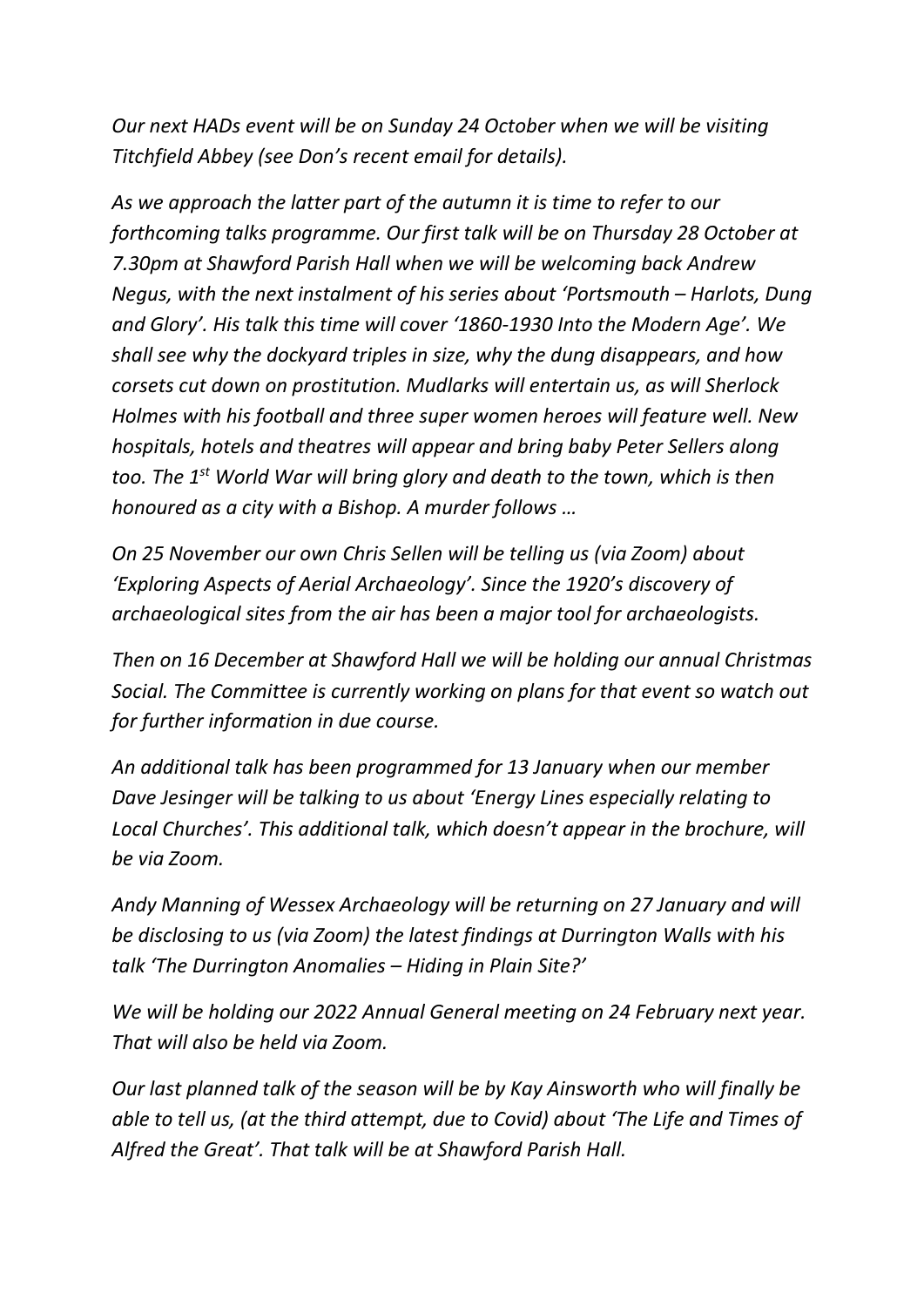## *(Please see directions to Shawford Parish Hall at the end of this Newsletter).*

*In addition to the above we are planning a pre-Christmas dowsing visit to the ruins of Knowlton Church on Cranbourne Chase in December followed by a seasonal Pub lunch.*

*Next year HADs will be celebrating its 15th Anniversary and the Committee have started to give thought to what kind of an event that might be. Members' thoughts would be welcome.*

*Members might recall that, in my last Newsletter I referred to the lack of social contact between members as a result of holding many of our events on Zoom. That issue has not been forgotten and our Social Sub-Committee has been considering some social events for the future.*

*Long time members will remember that HADs used to be affiliated to the British Society of Dowsers (BSD) but ended that association when it was felt that BSD was 'losing its way'. There has been a suggestion by another Dowsing Group that either the BSD be reformed (though currently it is still in existence) or another body be established with similar objectives. Your Committee decided to take a waiting brief and see what happens.* 

*It just leaves me to wish you all, on behalf of your Committee, continuing good health, a good autumn and we look forward to seeing you all again at our future events.*

*A special closing plea – it is still possible to catch Covid-19 despite being double vaccinated. If any member should be feeling poorly prior to an actual HADs event, it is essential that you stay away and avoid the possibility of cross infection. I am sure everybody will understand this. Many thanks.*

*Paul (Herbert),* 

*Chairman, HADs 17 October 2021*

…………………………………………